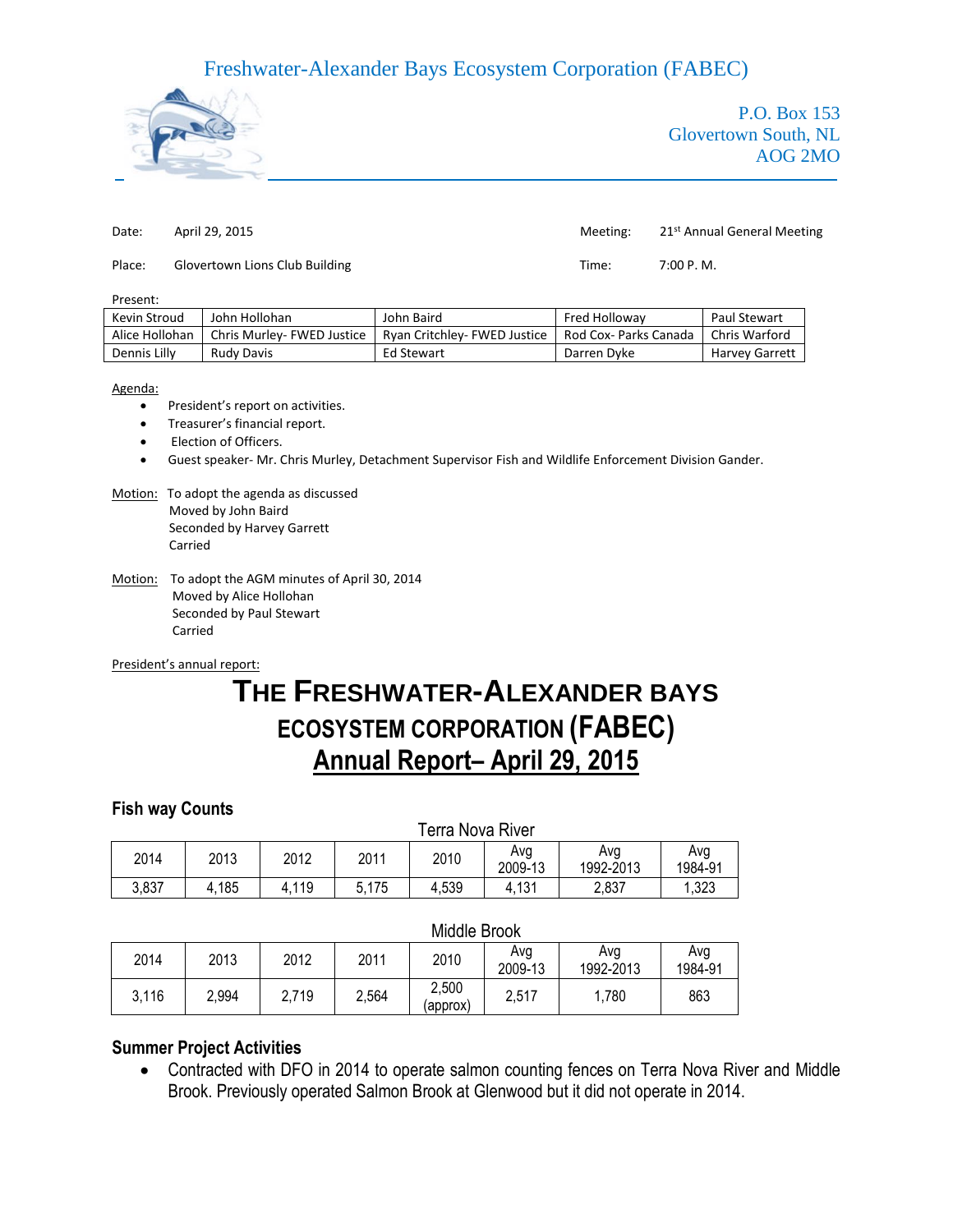- Employed a fish way attendant and student assistant for each of the two counting traps.
- Employed four students as river monitors for upper Terra Nova River and Maccle's Brook. Unfortunately the closure to angling due to high temperatures meant data could not be collected for a good part of the summer.
- Will operate Terra Nova and Middle Brook fish ways again in 2015.

## **Terra Nova River Management Plan**

With input from 2 public meetings in 2013, FABEC supported a proposal by the Terra Nova Angling group to open two sections in the upper watershed for retention angling. One section lies above and below the old Terra Nova River dam and the other lies above and below 8-Mile Bridge upstream from Terra Nova Lake. DFO accepted this recommendation and the two sections are now included for retention angling in DFO's 5-Year Management Plan for Terra Nova River.

Two FABEC employees were assigned to monitor the two sections in 2014. Due to the river closure through much of summer, observed angling activity was minimal and cannot be relied on as a reliable indicator of what might occur in a normal year.

## **Mollyguajeck Fish way Project**

FABEC's application to the Atlantic Salmon Conservation Foundation (ASCF) to assess salmon returns to the upper Terra Nova has been approved. Financial and in-kind support was also approved by Terra Nova National Park, DFO Science, and the Towns of Glovertown, Terra Nova and Traytown. We have not yet heard from the DFO Grants and Contributions program. The estimated total project cost is \$75,265. The project will employ four staff to monitor how the fish way is working and operate a counting trap in the fish way.

This well help to determine the extent to which the upper watershed is responsible for total salmon returns to the river, and evaluate how effective the salmon enhancement project from the mid-1980's to 2001 was in colonizing the upper watershed.

## **Middle Brook Activities**

FABEC has recommended a freeze on cabin development in the Middle Brook watershed above Square Pond. In 2013 letters of support for this were sent to the Land Management Division by the Inland Fish branch of the Wildlife Division and the Town of Gambo. We have not succeeded in getting a positive response on the proposal from the Division despite numerous attempts to communicate with the officials responsible (by phone and email).

Also in 2014, FABEC signed a Memorandum of Understanding with Corner Brook Pulp and Paper on a new access road constructed into the Pussel Pond area from the TCH near Square Pond. The company has agreed to decommission the road permanently after harvesting and silviculture work is completed. This will be done by removing a bridge about a kilometre from the highway, ditching the access at the TCH, and decommissioning 200 metres of road on the inner side of the bridge. In the interim, when logging is complete, the company will install a gravel barrier outside of the bridge.

## **MOUs with Corner Brook Pulp and Paper Ltd. (CBPPL) and DNR**

FABEC has now signed three MOUs with Corner Brook Pulp and Paper regarding forestry practices in the Middle Brook and Terra Nova River watersheds. Despite some hiccups along the way, we are pleased to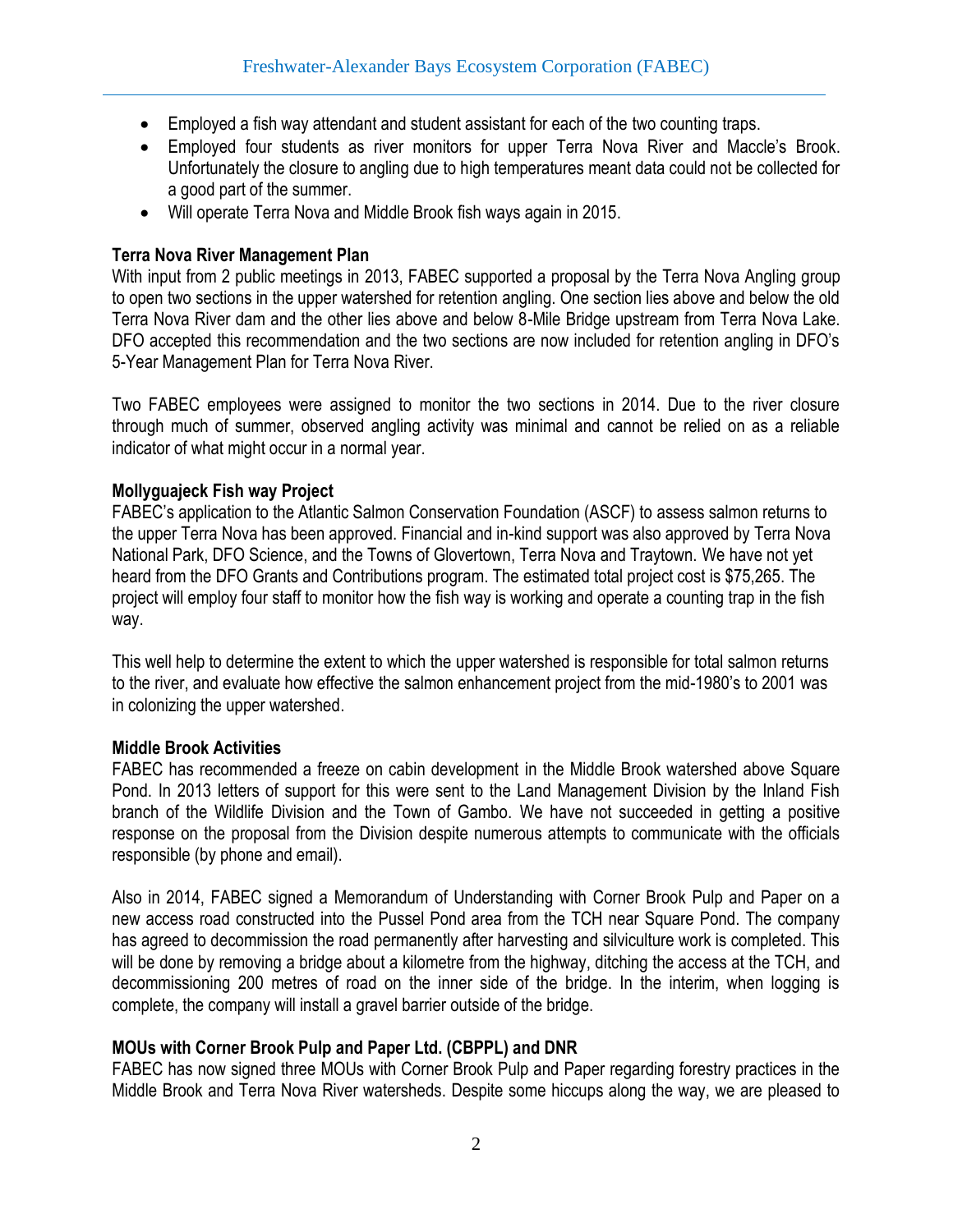say that the company has now fulfilled all of its obligations. This included the removal of a bridge across Middle Brook downstream from Second Burnt Pond.

The company has also agreed to meet with FABEC annually to report on activities in our area. Barry Elkins of CBPLL attended our meeting in November, and along with Faron Knott, gave a tour of the harvesting operation on Pussel Pond Road.

FABEC also has an MOU with the Gambo Forestry Office to reroute a proposed long-term road farther from the south end of Rodney Pond. We were concerned about what the road's long-term effect would be on the sensitive aquatic habitat in this area. In addition, the Department will remove the current road to Rodney Pond after silviculture has been completed.

## **Lands Act Review**

The Province is currently undertaking a review of the Lands Act. FABEC has presented a written submission to the Department citing our concerns about the impact of cabin development in backcountry areas. We recommended that more stringent planning should be undertaken in deciding where cabins will be permitted. The development of plans for cottage development areas should be an explicit requirement of the Act, and the planning process should allow for public participation similar to the development of fiveyear forestry plans.

## **Ministerial Advisory Committee on Atlantic Salmon**

FABEC was invited to make a submission to the Advisory Committee at a meeting in St. John's on April 23. At our last meeting in March, we reviewed a paper by the Atlantic Salmon Federation that raised concerns about declining salmon numbers and came up with several recommendations to present to the Committee. Kevin Stroud and John Baird attended the meeting and submitted FABEC's recommendations along with other groups from the island and Labrador. These are included in our submission paper.

## **Student Employment Applications**

Service Canada has approved five student positions to work for FABEC this summer. In addition the Development Association has two positions approved that will work on FABEC activities.

Motion: To adopt the President's Annual Report as presented Moved by John Baird Seconded by Harvey Garrett Carried

Treasurer's Annual report:

FABEC's annual financial report for year ending 12/31/14 was presented by the treasurer. FABEC had a successful year with a small surplus of \$255.91 on total revenue of \$47,090.61 with total operating expenses of \$46,834.70. FABEC's bank account balance as of 12/31/14 was \$18,800.00.

Motion: To adopt the Treasurer's Annual Report as presented Moved by Kevin Stroud Seconded by Harvey Garrett Carried

Election of Officers:

The election of officers was conducted by Fred Holloway.

Motion: To dissolve the old executive